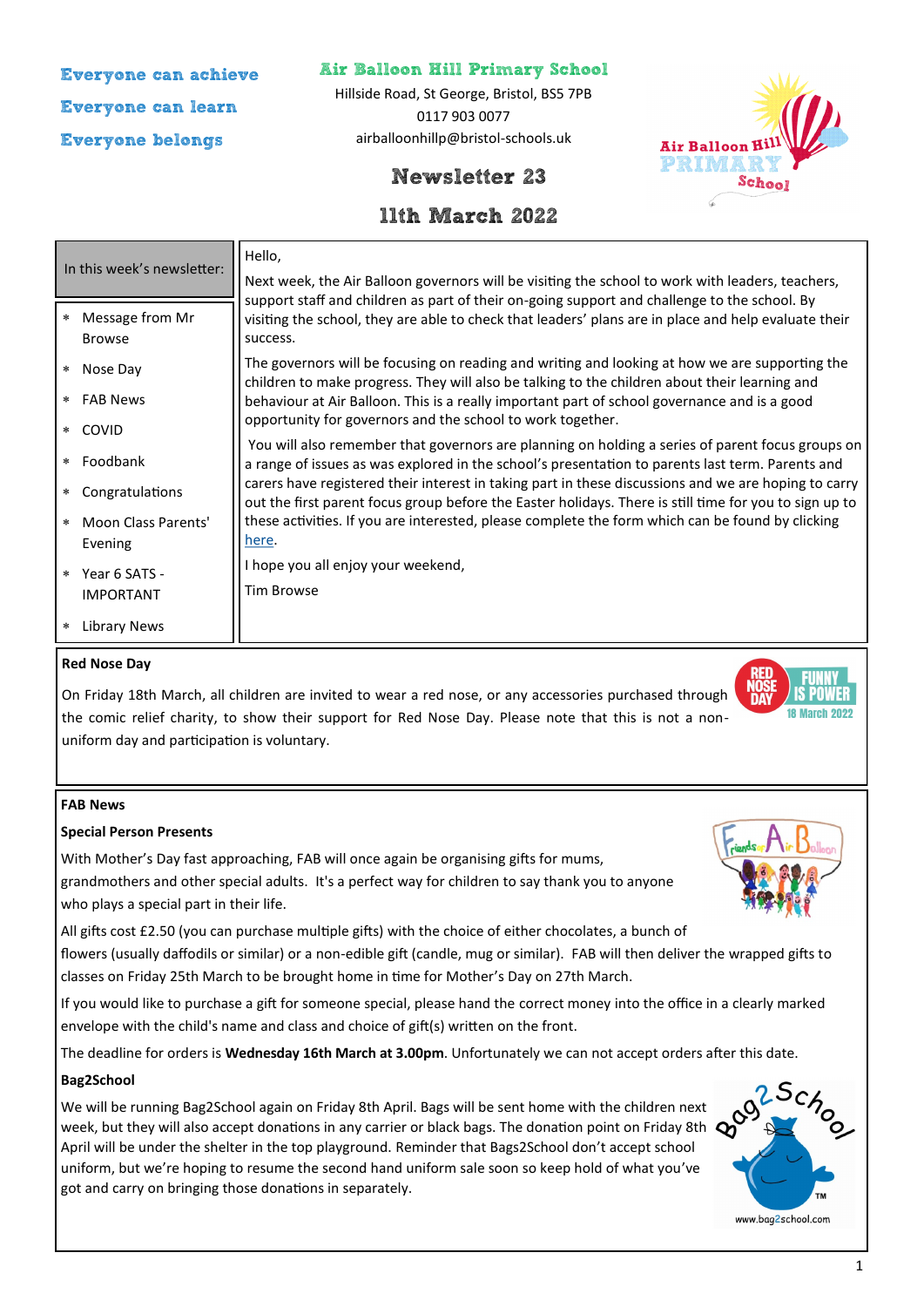### **COVID**

Here are some important updates based on national guidance for schools on managing COVID in their settings:

### **Facemasks**

- Masks are no longer required to be worn outside of the school building. (Please respect those who choose to continue to wear a mask and social distancing is still recommended where possible.)
- Masks are still required to be worn inside the school during busy times of the day.
- Parents/carers are required to wear a mask if attending a meeting in school.

#### **Suspected cases**

- Anyone displaying the three classic COVID symptoms should book a PCR test and isolate until the test result is returned.
- Children who develop any of the three COVID symptoms should not come to school and will be sent home if their symptoms develop during the school day.

#### **Positive cases**

- Whilst it is not a legal requirement for anyone who tests positive to self-isolate, children and/or staff who test positive for COVID must not attend school for the recommended ten-day period if they test positive.
- During this ten-day period, lateral flow tests can be taken from day 5 onwards. After two negative test results, 24 hours apart, children/staff can return to school. Individuals can order their own LFT testing kit [online.](https://www.gov.uk/order-coronavirus-rapid-lateral-flow-tests)
- We ask that parents continue to report to the school if their child tests positive for COVID.
- The school will only inform parents if there is an outbreak of COVID within a school specified bubble.
- Following an outbreak of COVID within the school, leaders will review the school's risk-assessment and inform parents of any changes.

### **Foodbank**

**Bristol** We continue to collect donations for the Kingswood Foodbank, and this week they have asked for donations of Easter Eggs that can be given to families towards the end of the month as well as food items suitable for Ramadan in April.





**RAMADAN APPEAL** 

Fast

#### **Congratulations**

Congratulations to Adrijana in Apollo class for achieving her Level 3 certificate for proficiency in gymnastics.



#### **Moon Class Parents' Evening**

The postponed Parents' Evening for Moon Class will be held on 21st, 22nd and 24th March. Further information on booking and accessing your appointments online will be sent via email on Monday.

## **Year 6 SATS - IMPORTANT**

Children will need to be in school for the week commencing 9th May 2022 for their formal assessments. Please do not arrange for any planned absence during this time.